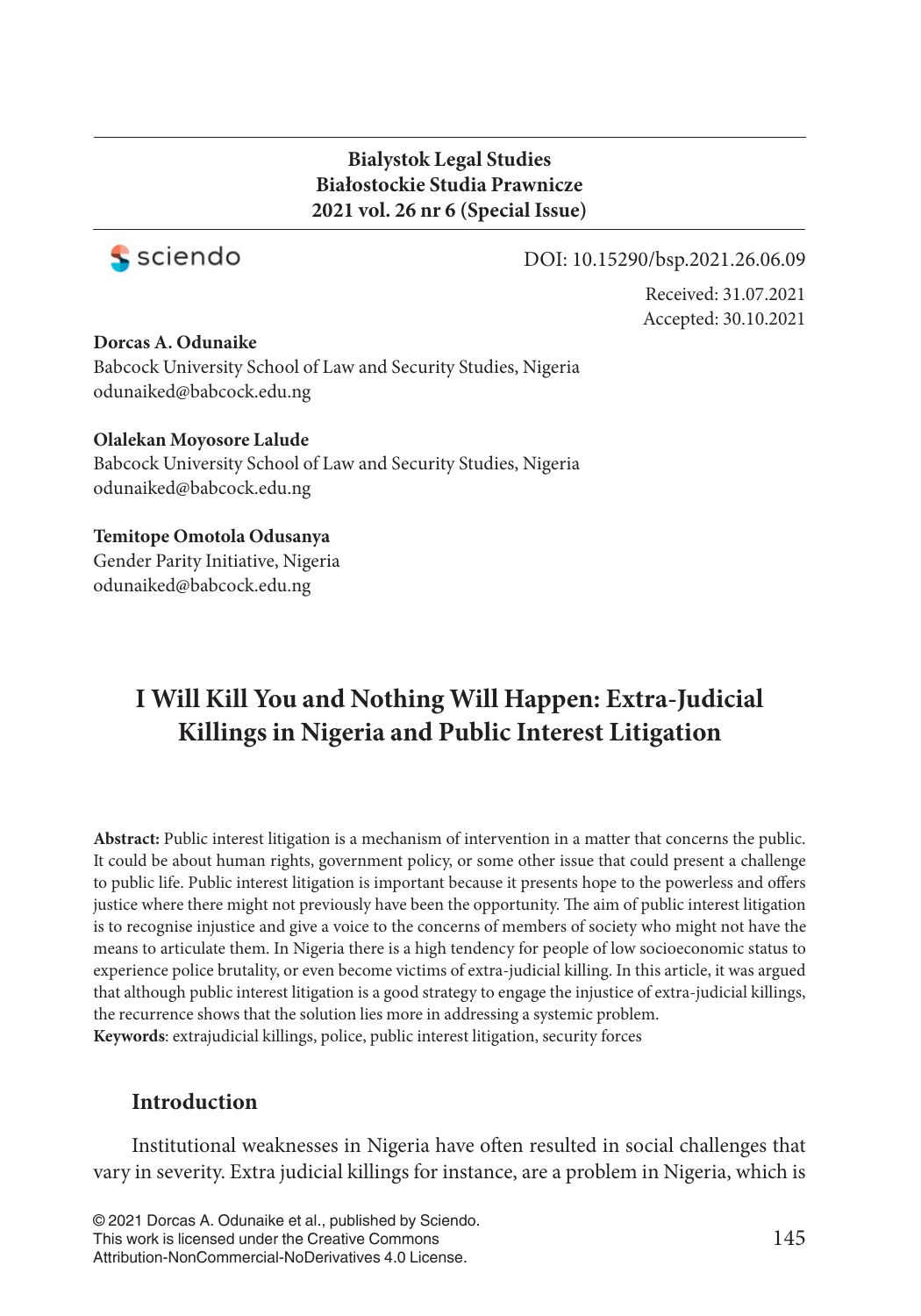a consequence of low executive constraint.<sup>1</sup> Since the change in political dispensation, from military regimes to democratically elected governments, there has been an increase in violence of varying degrees, perpetrated by uniformed men, bandits, religious fundamentalists, and cultists.<sup>2</sup> It appears that Nigeria, like many developing nations, is a Hobbesian state, since the value of human life becomes subject to a primeval prescription for survival, that suggests that 'might is right'. The monopoly of force which was exclusive to the Nigerian state, and which is one of the indicators to show whether a state has failed or not, has now become lost to a proliferation of arms in the wrong hands.<sup>3</sup> There is a rising level of lawlessness caused by extrajudicial killings, especially by the police force, and with the worsening policing in Nigeria, extra-judicial killings seem to be on a rising curve.<sup>4</sup> The police force is crucial to the domestic security of a country. To know how orderly and secure a society is, the professionalism and effectiveness of the police force is a very pertinent factor.

Public interest litigation is the balance that counters police brutality. Public interest, as a term was, a creation of the social unrest that took place in the 1960s in the United States. It was consolidated by the normative practice advanced by Louis Brandeis. Before he was appointed a U.S. Supreme Court justice, he had, as a lawyer, integrated advocacy for the public interest into private practice.<sup>5</sup> In a popular speech made in 1905, Brandeis had lamented the legal profession at the time that:

> Able lawyers have to a large extent allowed themselves to become adjuncts of great corporations and have neglected their obligation to use their powers for the protection of the people.<sup>6</sup>

<sup>1</sup> Low executive constraint is a term for the power imbalance that could occur in a developing state, which is characterized by a severe political or legal incapacitation of the legislative arm and the judicial arm of government to check the excesses of the executive arm. This usually occurs when the executive arm of government becomes too powerful by means of a defect in the constitutional allocation of power or resources.

<sup>2</sup> A.E. Ojie Ethnicity, and the Problem of Extrajudicial Killing in Nigeria, "Journal of Black Studies" 2006, vol. 36 no. 4, p. 546, https://www.jstor.org/stable/40034770 (2.11.2020).

<sup>3</sup> International Crisis Group, Violence in Nigeria's North West: Rolling Back the Mayhem (18.05.2020), https://reliefweb.int/sites/reliefweb.int/files/resources/288-violence-in-nigeriasnorth-west.pdf (1.10. 2021); D.E. Agbiboa, The Precariousness of Protection: Civilian Defense Groups Countering Boko Haram in Northeastern Nigeria, "ASR" 2020, vol. 64 no.1; C. Danjuma Dami, Impact of Terrorism, Banditry and Kidnapping on Human Security in Nigeria, "Saudi J. Humanities Soc. Sci." 2021, vol. 6 no. 8.

<sup>4</sup> E.U.M. Igbo, The Use and Abuse of Police Powers and Extrajudicial Killings in Nigeria, "African Journal of Criminology and Justice Studies" 2017, vol. 10 no. 1.

<sup>5</sup> E. Rekosh, K.A. Buchko, V. Terzieva, Pursuing the Public Interest: A Handbook for Legal Professionals and Activists*,* Public Interest Law Initiative in Transitional Societies, Columbia 2001.

<sup>6</sup> *Ibidem.*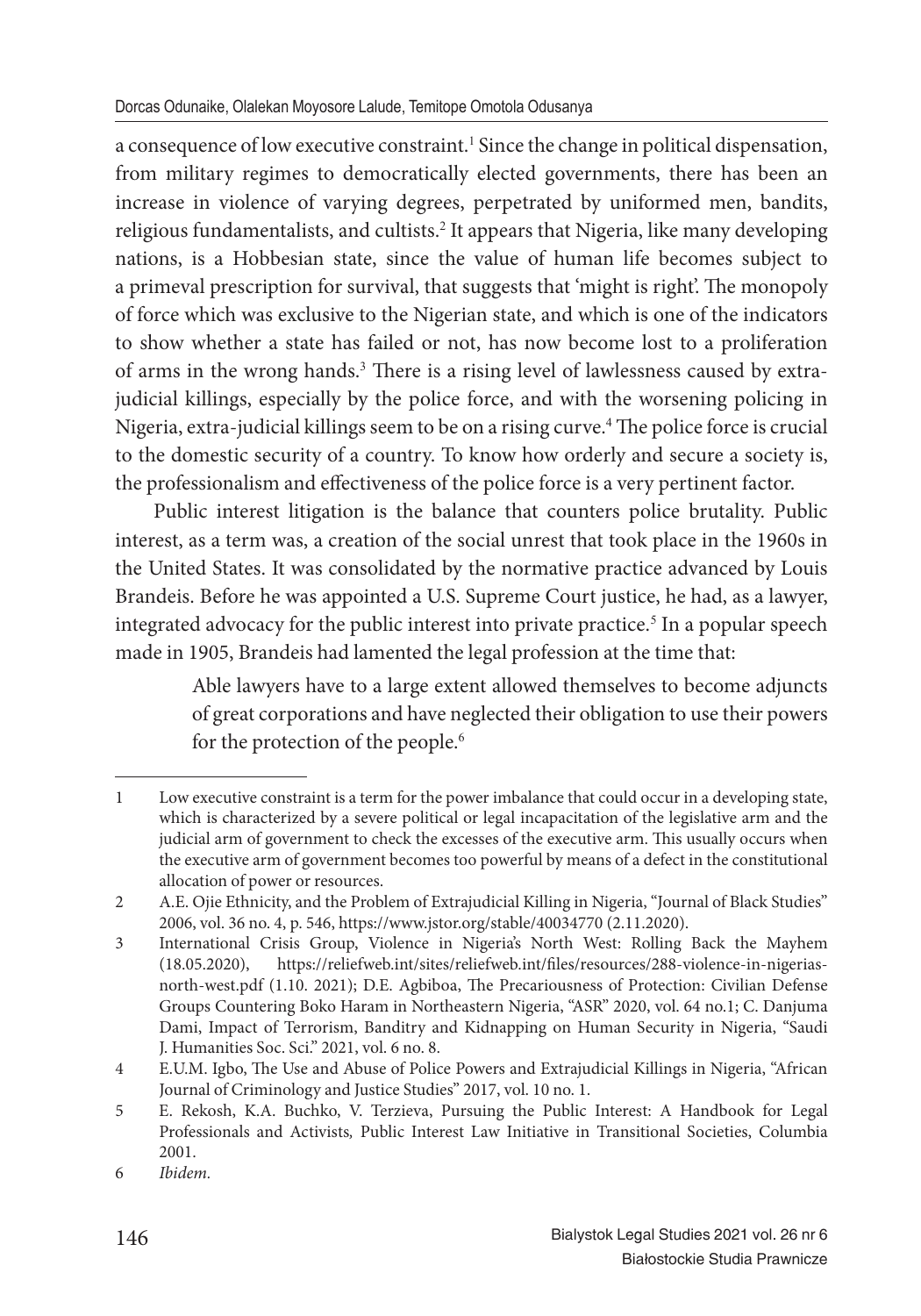This was a reflection that today mirrors the reactive state of legal practice in Nigeria, where it seems that lawyers have chosen to be passive actors in the social sphere. Public interest litigation, although it has been a veritable tool of resistance employed by human rights activists and legal professionals in many countries of the world, has its own challenges. Literally, extra-judicial execution is an unethical crime by governmental authorities in contradiction of humanity. It is basically the unlawful killing of human beings that is *void ab initio*, and *ultra vires* since it is without legal process and or judicial proceedings.<sup>7</sup> While public interest litigation simply means using the law to augment human rights, public as well as sometimes private issues, and address far-reaching concerns of the public.<sup>8</sup> The Constitution of the Federal Republic of Nigeria (as amended), being the grundnorm of all laws, is the supreme law of the land.<sup>9</sup> Accordingly, unlawful arrests and extra judicial killings contravenes the constitutional rights to personal liberty, and life, guaranteed under sections 33– 35.<sup>10</sup> Particularly, 33 which stipulates the right of life to every person except in the instances of the sentence of a court of law in respect of a criminal offence found guilty of in Nigeria. And section 46 further provides for the special jurisdiction of the high court and legal aid in such instances.<sup>11</sup> Thus, the basic principles of necessity, legality, and proportionality must be in *tandem* with the seriousness of the offence and the legitimate objective to be achieved in accordance with the strict rule of law.

Historically, Nigeria has a deep-rooted genesis of violation of human rights and extra judicial killings from her colonial roots.<sup>12</sup> The British colonial masters, in an effort to consolidate and expand their power, grossly violated the rights of Nigerians. In addition, the mutual pledge system was a prototype to the institution of the Police force in Britain. Under this system, villagers were responsible for their safety as well as protection of their settlements from thieves and marauders. It was a sort of collective responsibility for everybody.<sup>13</sup>Arguably, this was a distinct time in history as there were little to no extra-judicial killings at the time, based on being each other's neighbour's keeper, and communal living of sisterhood and brotherhood. However, sixty-one (61) years after independence, Nigeria continues to experience extra judicial killings despite some measures of public interest litigation. Nigeria's experiences date

<sup>7</sup> O.O. Elechi, Extra-Judicial Killings in Nigeria: The Case of Afikpo Town, National Criminal Justice, Case Number 202800 (2003), https://www.ojp.gov/ncjrs/virtual-library/abstracts/extrajudicial-killings-nigeria-case-afikpo-town (4.10.2021).

<sup>8</sup> A.T. Vahyala, Dissecting Management Strategies of Farmer-Herder Conflict in Selected Vulnerable States in North-Central Nigeria, "GIJMSS" 2021, vol. 4 no. 2 p. 17.

<sup>9</sup> Section 1 CFRN 1999 Third Alteration Act as amended 2011.

<sup>10</sup> M. Ladan, Combating Unlawful Arrests, Torture and Extra-Judicial Killings in Nigeria, "SSRN Electronic Journal" 2013.

<sup>11</sup> Anti-Torture Act, Laws of the Federal Republic of Nigeria, Number 21, 2017.

<sup>12</sup> A. Jauhari, Colonial and Post-Colonial Human Rights Violations in Nigeria, "IJHSS" 2011, vol. 1, issue 5, p. 53.

<sup>13</sup> *Ibidem.*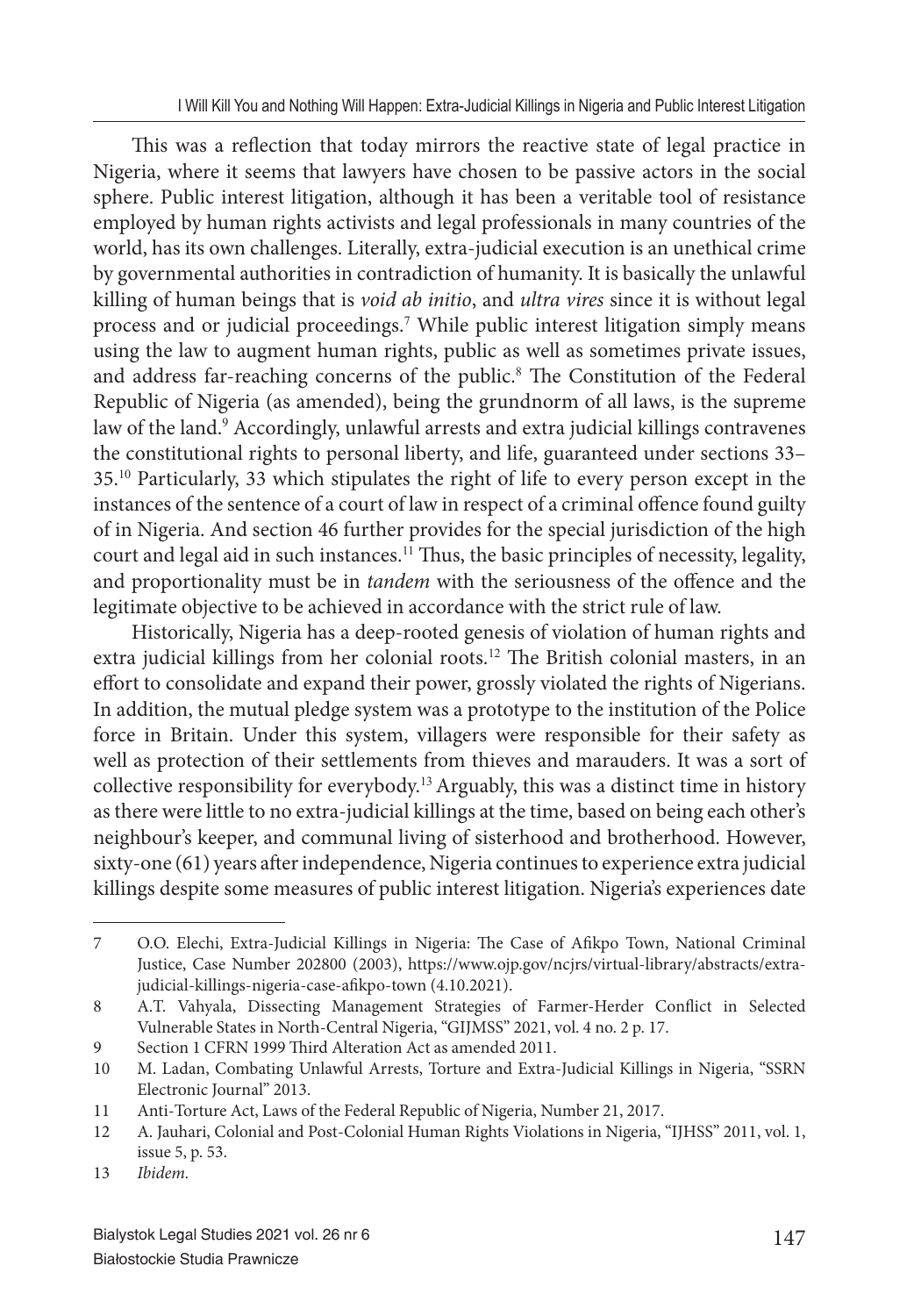back to the epochs of military and civilian rule. The military rule denoted absolute authoritarianism, coup d'etat, unconstitutionalism, and abuse of power.<sup>14</sup> After every military coup, the government suspended the constitution and, thus, liberated itself of the accountability towards its people.<sup>15</sup> It is against this backdrop that Nigerian Afro beat king, Fela Anikulapo Kuti and the Egypt 80 Band, which debuted "Animal Rights", satirized the military on its abuse of human rights.<sup>16</sup> Arguably, it suffices to assert that extra judicial killings were primarily the order of the day during that brutal military era.<sup>17</sup>

On the other hand, civilian rule also came, a supposed democratic and peaceful regime with the unique opportunities of public interest litigation and the acclaimed protection of fundamental rights. Yet, it is said to be characterized by an institutional failure in observing people's rights.<sup>18</sup> In order to hold on to power, the civilian leaders denied freedom of expression, practiced unlawful and extra-judicial killings, and rigged elections. With successful transition to democracy in 1999, and the consequent stabilization with the conduct of four successive elections as of 2011, Nigeria continues to confront serious human rights challenges politically and socio-economically, including the culture of impunity where perpetrators are often not held accountable for their actions in forms of corrupt practices, extra-judicial killings by the police, and the Boko Haram insurgency.<sup>19</sup> This indicates the worsening human rights situation even after independence as compared to the colonial period.<sup>20</sup> Nigeria is a signatory to many international human right initiatives; nonetheless, the country also has a history of human rights violations involving unjustifiable torture and extra-judicial killings.<sup>21</sup> The almost daily occurrence of extra judicial killings, and or accidental discharge, causing fatal harm to innocent citizens, and abuse of

<sup>14</sup> J. Mbagwu, A. Mavalla, Nonviolent Approach: Alternative to Military Strategy for Curbing Terrorism in Nigeria, "ASRJETS" 2016, vol. 26, issue 3, p. 124.

<sup>15</sup> *Ibidem.*

<sup>16</sup> S. Chukwu, G. Emerinwe, Police Brutality and Human Rights in Nigeria's Democracy: Focus on Restoration of Man's Dignity, "Revista Brasileira de Gestão Ambiental e Sustentabilidade" 2020, vol. 15 issue 7 p. 155.

<sup>17</sup> S. Zems, Police-Public Relations as a Potent Tool for Combating Crime, Insecurity, and Social Disorder in Nigeria. "IJBMI" 2016, vol. 5, issue 11, p. 20.

<sup>18</sup> C. Ugochukwu, O. Nwolu, The Influence of Social Media Framing on Audience Perception of EndSARS Agenda Protest, "J. Media Commun. Stud." 2021, vol. 2, issue 1, p. 14.

<sup>19</sup> G.L. Animasawun, Causal Analysis of Radical Islamism in Northern Nigeria's Fourth Republic, "Afr. Secur. Rev." 2013, vol. 22, Issue 4, p. 231, G. Animasawun, The Military and Internal Security Operations in Nigeria's Fourth Republic: Rethinking Security for Positive Peace in Maiduguri Nigeria, "J. Peace Res." 2012 vol. 45, Issue 2, p. 113.

<sup>20</sup> O.C. Obi-Nwosu, H.C. Nwafor et al., The Psychological Implications of #EndSARS Protest in Nigeria: A Theoretical Expository Approach. Curr. j. appl. 2021, p. 20.

<sup>21</sup> J. Dada, Impediments to Human Rights Protection in Nigeria, "Ann. Surv. Am. L." 2012, vol. 18, issue 1, p. 67; I. Adegbite, Human Rights Protection and the Question of Good Governance in Nigeria, "Journal of Humanities" 2018, vol. 4, p. 219; U. Emelonye, Non-Governmental Appraisal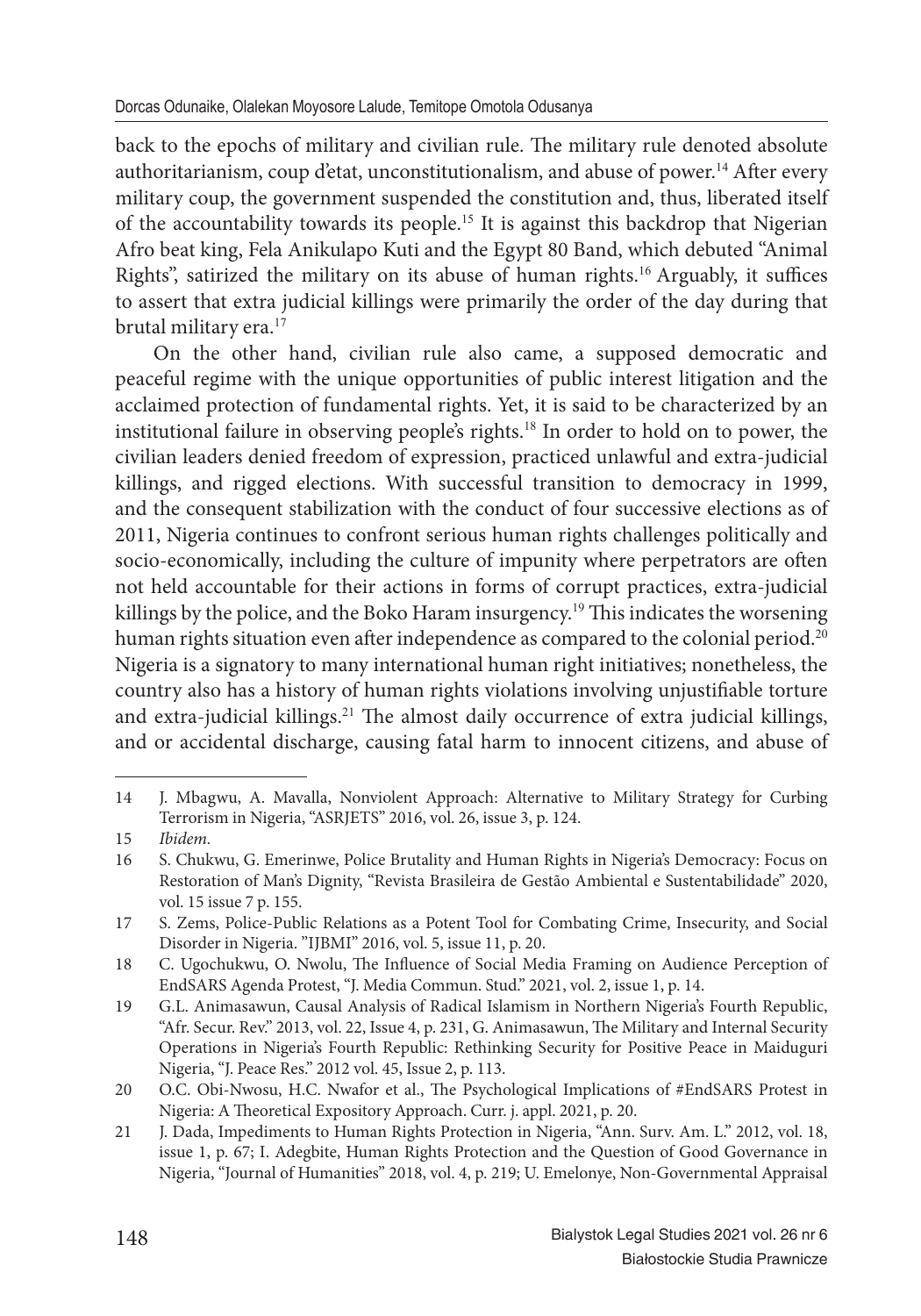firearms by security agencies is a source of serious security and safety concerns. After about two decades of military rule in Nigeria, Nigerians appeared to have misplaced their ability to contend for their rights up until the 2020 #EndSARs protest, which resulted in more extra judicial killings. In this vein, the Nigerian government have continued to remain untouchable. More so, any attempt to talk about human rights has been very controversial since the return of democracy in 1991, because the police have problematically taken over the lawlessness of the military.<sup>22</sup> Idiomatically, it seems to be the case of the dark spots of a leopard which cannot be washed away by rain.<sup>23</sup> Therefore this article will discuss the serious problem of extrajudicial killing in Nigeria, and how public interest litigation can be used to get justice for the families of victims. It will also discuss the challenges of public interest litigation. This article uses desk, and analytical, research. Data such as journal articles, newspaper reports, online sources, and international instruments were collected. The data was processed through content analysis.

## **1. The Meaning and Concept of Extra Judicial Killings**

The right to life is very important in the realization of human rights and without it being protected, human rights are in danger of violation. This is because human rights are just as essential to a living person as personal possessions are. This is why for the African Commission, the right to life is the foundation of all other rights. Kayitesi also observed in a general comment that the right $24$  to life is so important that 'without it, there can be no human rights.<sup>25</sup> The right to life is at the core of the philosophical basis for human existence and was the provision in Article 3 of the Universal Declaration of Human Rights 1948, where it was stated that everyone, without exception, has a right to life and the security of their person.<sup>26</sup> At the regional level, the African multilateral human rights instrument provides for the right to life

of the Frameworks for the Promotion and Protection of Human Rights in Nigeria, "GJPLR" 2021, vol. 9, no. 5, p. 31.

<sup>22</sup> S. Chukwu, G. Emerinwe, Police brutality and human rights in Nigeria's democracy: Focus on restoration of man's dignity, "Revista Brasileira de Gestão Ambiental e Sustentabilidade" 2020, issue 7, vol. 15, p. 155.

<sup>23</sup> S.I. Ifejika, The Nigerian State and International Human Rights Laws in the Fourth Republic, "Pertanika J. Soc. Sci. Humanit.: 2021, vol. 29, issue 1, p. 581.

<sup>24</sup> African Commission on Human and Peoples' Rights, General Comment No. 3 On The African Charter On Human And Peoples' Rights: The Right To Life (Article 4), Pretoria University Law Press November (2015), https://www.achpr.org/legalinstruments/detail?id=10 (1.10.2021).

<sup>25</sup> S.Z. Kayitesi, General Comment No. 3 On the African Charter on Human and Peoples' Rights: The Right to Life (Article 4), ACPHR (2015), https://www.achpr.org/legalinstruments/detail?id=10 (1.10. 2021).

<sup>26</sup> Universal Declaration of Human Rights, 1948 (UDHR) Article 3.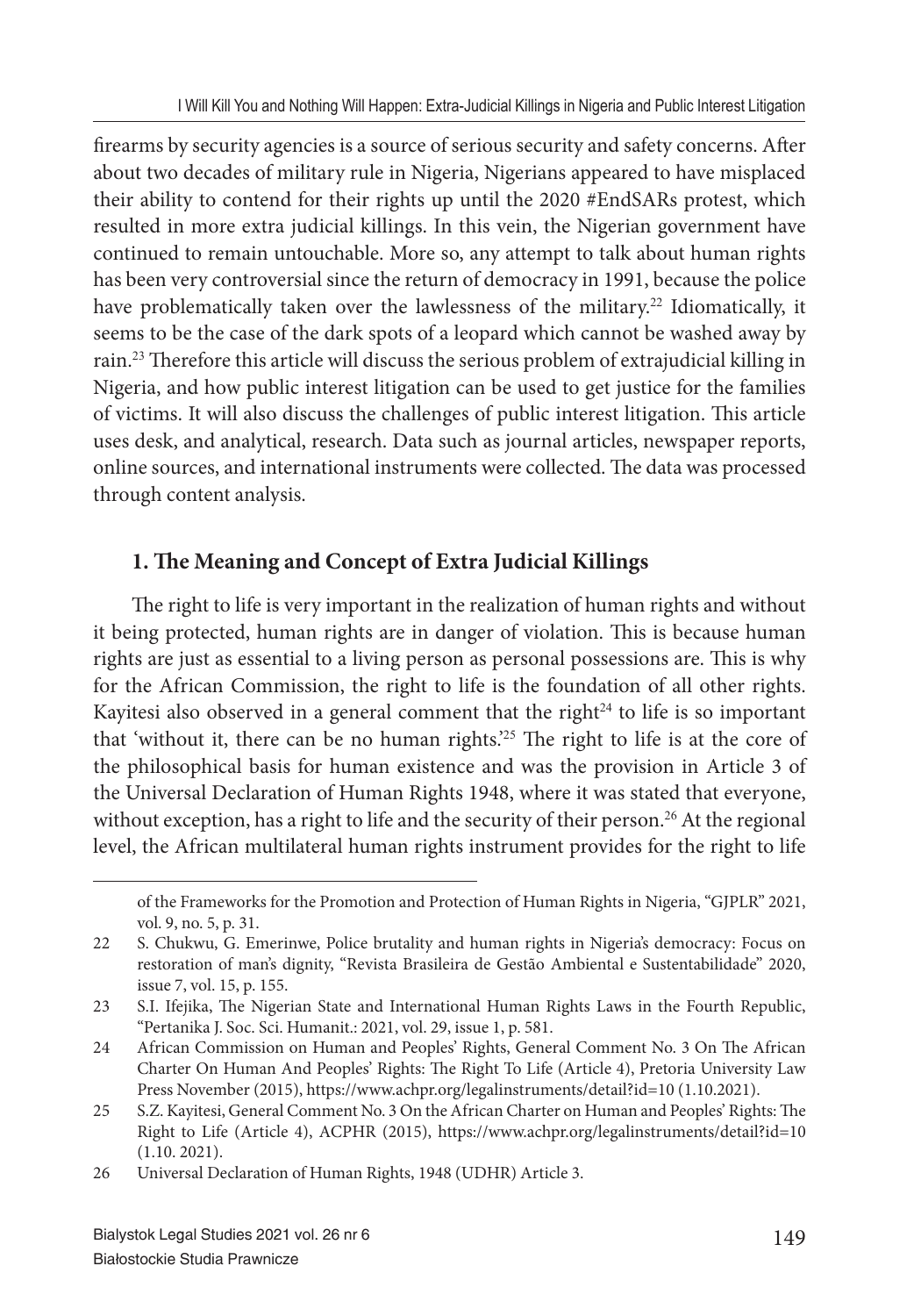in Article 4 of the African Charter on Human and Peoples' Rights (African Charter). It provides that:

> Human beings are inviolable. Every human being shall be entitled to respect for his life and the integrity of his person, and no one shall be deprived of this right. $27$

The Nigerian constitution, deriving from state practice, provides for the right to life thus:

> Persons living in Nigeria, shall have a right to life and no one shall be deprived intentionally of his life unless in execution of the sentence of a court of a criminal office of which he has been found guilty.<sup>28</sup>

The description of the social contract<sup>29</sup> in Thomas Hobbes's Leviathan, makes it correct to assume that it is the duty of the government in any country to protect the right to life and all other rights for that matter, because in any state, the government is expected to have monopoly of the use of force. This is why the right to life becomes endangered in countries where executive power is unrestrained and where impunity overrides the rule of law. In some developing states where executive power is unrestrained, governments violate the right to life of citizens where there is a threat to the private interests of the people in government or resulting from police brutality. Extra-judicial killing is a violation of the right to life, and it is any killing that is not sanctioned by law and that is carried out by agents of the state. Sommer and Assal defined extra-judicial killings as the instances where a government murders its subjects without judicial oversight.<sup>30</sup> It is the brutish and highhanded display of executive power and the corrosion of constitutional processes. Many times, extrajudicial killings are often a sign of a weak rule of law and institutional decay.

Some people who are in support of extra-judicial killing believe it is a short-cut to justice especially where the judicial system is slow and ineffective.<sup>31</sup> The Queensland Human Rights Commission wrote that public entities should not engage upon the negative duty of depriving the right to life, but take on the positive duty to ensure that the right to life is protected as it should.<sup>32</sup> Extra-judicial killing is a betrayal of the

<sup>27</sup> African Charter on Human And Peoples' Rights (African Charter), Article 4, https://www.un.org/ en/udhrbook/pdf/udhr\_booklet\_en\_web.pdf (1.10. 2021)

<sup>28</sup> Constitution of the Federal Republic of Nigeria (as amended) 1999, Section 33.

<sup>29</sup> T. Hobbes, Leviathan, Create Space Independent Publishing Platform 2011.

<sup>30</sup> U. Sommer, V. Asal, Examining Extra-judicial Killings: Discriminant Analyses of Human Rights' Violations, "Dynamics of Asymmetric Conflict: Pathways toward terrorism and genocide" 2019, vol. 12, issue 3.

<sup>31</sup> J. Fernquest, State Killing, Denial, and Cycles of Violence in the Philippines, "PSR" 2018, vol. 66.

<sup>32</sup> Queensland Human Rights Commission, Right to Life, Queensland Human Rights Commission (2019), https://www.qhrc.qld.gov.au/your-rights/human-rights-law/right-to-life (1.10. 2021).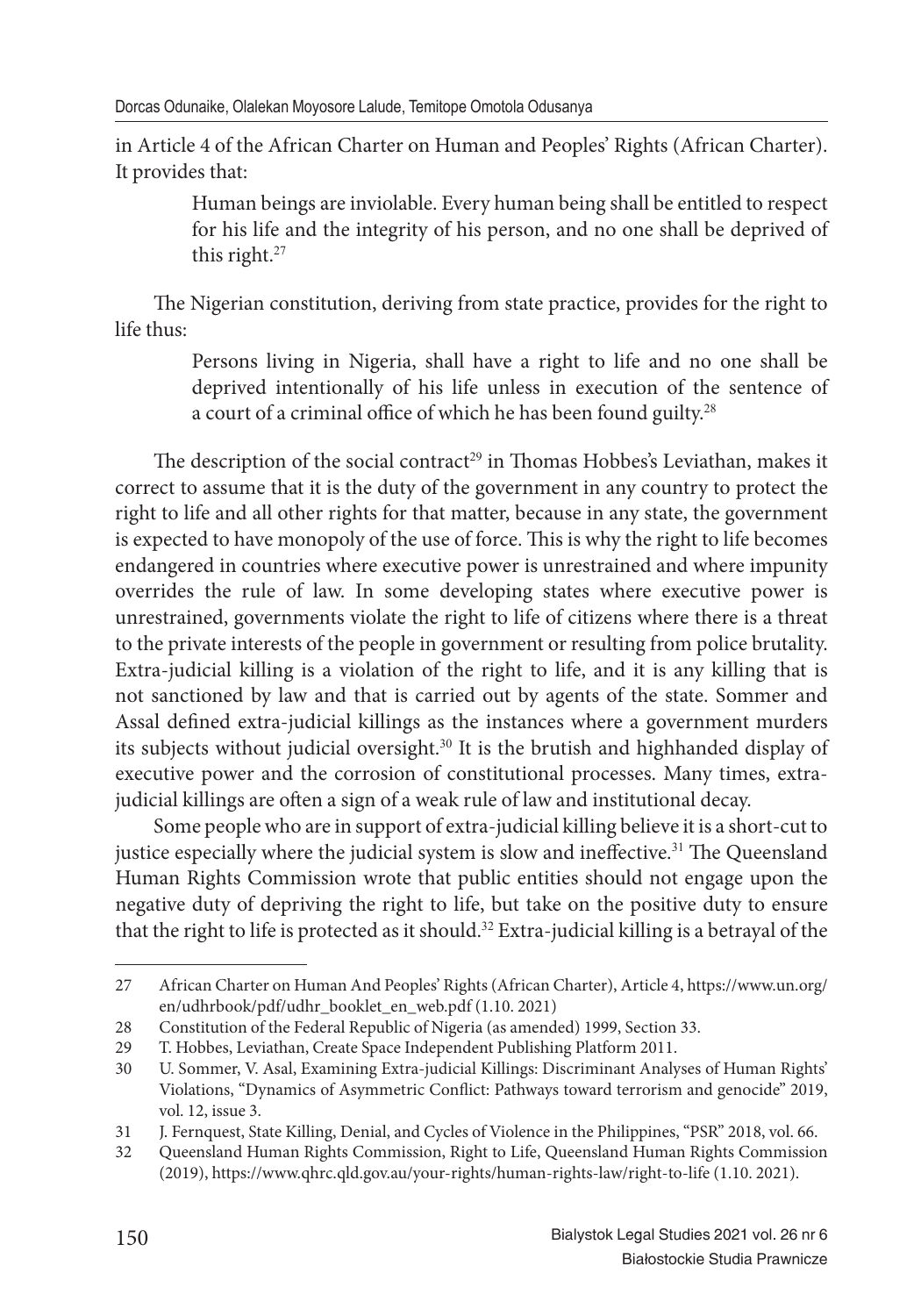responsibility to protect, and it is an indictment on state power. There are evolving meanings of extra-judicial killing and one is the new definitions presented by the Philippine law, the Special Protection of Children in Situations of Armed Conflict Act (Republic Act 11188) signed on 10 January 2019, which defines extra-judicial killing as:

> Extrajudicial killings refer to all acts and omissions of State actors that constitute violation of the general recognition of the right to life embodied in the Universal Declaration of Human Rights, the United Nations Covenant on Civil and Political Rights, the UNCRC and similar other human rights treaties to which the Philippines is a state party.<sup>33</sup>

Extra-judicial killing is not only a problem in developing countries, but it has also become expressed in police brutality that has led to the deaths of suspects in developed countries like the United States,<sup>34</sup> this has proved that extra-judicial killing is a real problem that must be resolved in states across the world to protect human rights. It is even more urgent as the United Nations has noted that there has been a rise in extra-judicial killings in some African countries, particularly, Nigeria, and Sudan.<sup>35</sup> It is important that the context of extra-judicial killings in developing countries is expanded a little bit to accommodate the mob lynching that is done by non-state actors to suspects. However even extra-judicial killing that is done through mob lynching results from the failure of government in the countries where such events take place, to protect the right to life.

# **2. Extra Judicial Killings in Nigeria**

There is no doubt that many lives have been lost to extra-judicial killings in Nigeria; however, this article will focus on extra-judicial killings executed by members of the police force. One of the several instances of extra-judicial killings

<sup>33</sup> Special Protection of Children in Situations of Armed Conflict Act (Republic Act 11188), 2019 Section 5.

<sup>34</sup> The Center for Justice & Accountability, Extrajudicial Killing of Black Americans, The Center for Justice & Accountability (2020), https://cja.org/what-we-do/litigation/extrajudicial-killingof-black-americans/ (1.10. 2021); HRMI Rights Tracker, United States: How Well is the United States Respecting People's Human Rights? Human Rights Measurement Iniative (2019), https:// rightstracker.org/en/country/USA (1.10. 2021).

<sup>35</sup> United Nations Human Rights Council, Disturbing Wave of Extrajudicial Executions on the Rise in South Sudan's Warrap State – UN Experts Note, United Nations Human Rights Council (2021), https://www.ohchr.org/EN/HRBodies/HRC/Pages/NewsDetail. aspx?NewsID=27345&LangID=E (1.10. 2021); V. Ojeme, UN Expresses Concern Over High Rate of Extra-Judicial Killings in Nigeria, Vanguard*,* https://www.vanguardngr.com/2019/09/unexpresses-concern-over-high-rate-of-extra-judicial-killings-in-nigeria/ (1.10. 2021).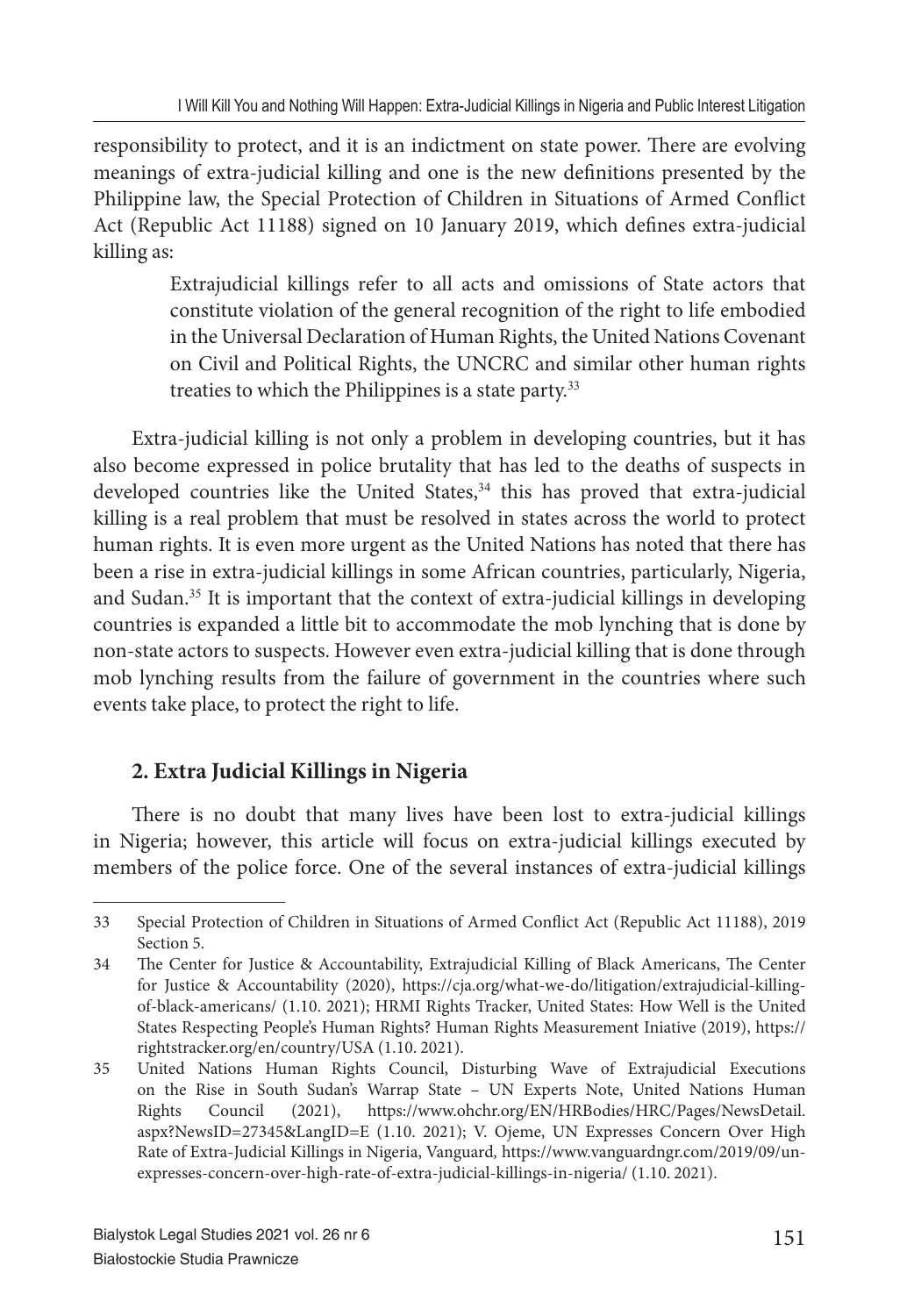by the Nigerian police was the case as far back as 2008, of a 22 year old student, Chukwuemeka Matthew Onovo, who left his father's house one morning in 2008 and never returned.<sup>36</sup> The boy's father, who had gone to report to the police about his missing son, was later told by his son's neighbours that there had been a gunfight with the police around his house. When Chukwuemeka's father got to his son's place, he found the boy's glasses on the ground. The police had told Chukwuemeka's father that his son was an armed robber. Even though someone who was a witness to the whole incidence said that Chukwuemeka was unarmed when the police killed him.<sup>37</sup> There was no further action to find Chukwuemeka's killer despite a court-ordered autopsy finding that he had died of a bullet injury.<sup>38</sup> Chukwuemeka was his father's only son and child. This kind of story is similar to the cases of so many people who have lost their loved ones to extra-judicial killings by the Nigerian police, as the Nigerian Police Force is guilty of many extra-judicial executions. In many instances, no one is held accountable for the murders.<sup>39</sup> Extra-judicial killings are one way the Nigerian security forces manifests its high-handedness.

In many other ways, police oppression manifests in arbitrary arrests, torture, and false detention. It is without doubt that extra-judicial killings are a threat to the collective existence of every Nigerian citizen, since the risk remains of the growth of such an ugly reality in the law enforcement of Nigeria. Not all the victims of extra-judicial killings in Nigeria die from gunshots; some are tortured to death in detention.<sup>40</sup> The monstrosity of extra-judicial killings perpetrated by the Nigerian Police Force came up again into the public space when in April, Kolade Johnson, a young man who had just returned from South Africa, was killed by police stray bullet at a football viewing centre.<sup>41</sup> It becomes even worse when the police authorities are silent and pretend that these things do not happen. There are some regulatory defects within institutions in Nigeria that allow for exploitation of whatever benefits or power such institution is embodied with. For instance, the old Police Force Order 237, allowed the police the liberty to shoot any suspect or detainee who attempted to escape or resist arrest. The thought behind that directive negated the presumption of innocence and has made many people victims of a system lacking in administrative coordination and insight. Recently there has been a modification of Police Force

<sup>36</sup> Amnesty International, Killing at Will Extrajudicial Executions and Other Unlawful Killings by the Police in Nigeria, Amnesty International Publications (2009).

<sup>37</sup> *Ibidem.*

<sup>38</sup> *Ibidem.*

<sup>39</sup> *Ibidem.*

<sup>40</sup> *Ibidem*.

<sup>41</sup> B. Adebayo, The Fatal Shooting of a Nigerian Man Brings more Demands to Shut Down a Controversial Police Unit, https://www.google.com/cnn/2019/04/02/africa/nigeria-policeshooting-outrage-int/index.html (4.11.2019).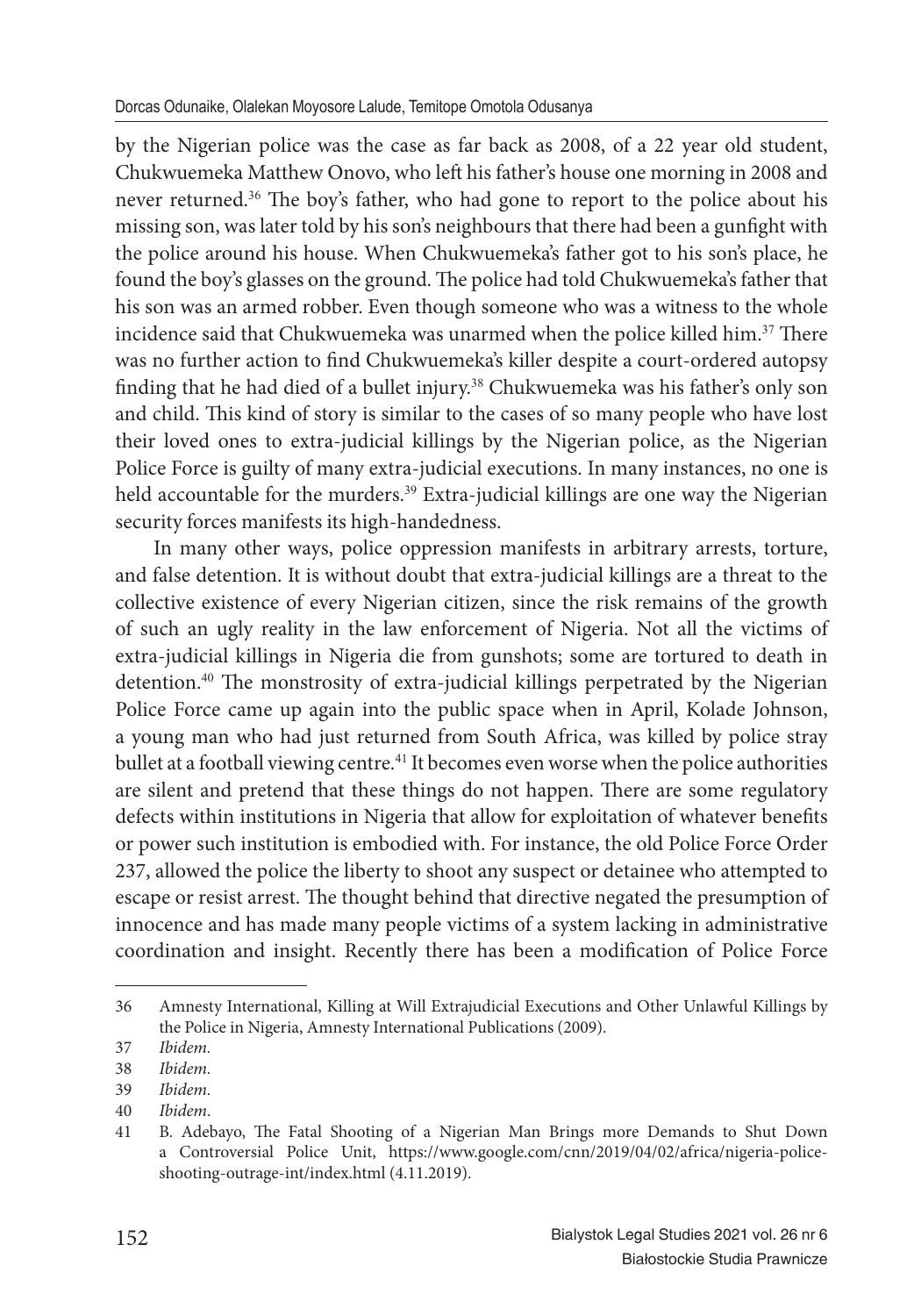Order 237,<sup>42</sup> and this is driven towards addressing the abuse of force by the officers of the Nigerian Police Force. The abuse of the use of force by the Nigerian police is something which seems deeply entrenched and cannot just be addressed by a window-dressing review of the Police Force Order 237. It becomes quite pertinent to point out that the problems of policing in Nigeria and the non-conforming unprofessionalism that marks certain practices in the Nigerian Police Force are issues that reach far deeper into the institutional integrity of the force itself.

With the institutional rot in the police system in Nigeria, it is time to ask very important questions about the recruitment procedures; if there ever is a background check on candidates, as there is a huge possibility that without background checks on candidates, the system would have handed a country's security into the hands of criminals and cutthroats. This is true when stories that some police officers give out service arms to robbers emerge, highlighting the need to weed the police force of some criminally minded officers, as these people pose a threat to society. The Latin phrase, '*Quis custodiet ipsos custodes'*<sup>43</sup> written by the Roman poet, Juvenal in the 2<sup>nd</sup> century AD, and which translates to 'Who watches the watchers themselves' aptly captures the institutional dilemma that confronts policing in Nigeria. If the common people are dying from police excesses, as long as the rich and powerful people are not affected, change is not necessary. The lack of accountability which is rife in Nigeria's institutions does not exempt the Nigerian Police Force. The lack of accountability within the Nigerian Police Force cascades down from the top down to the lower ranks. The posturing of the top ranks of the police force signals to the lower ranks that a police officer is above the rule of law, and that as guardians, they possess limitless powers to do whatever they want.

To an average Nigerian citizen, the police represent 'images of surveillance, inconvenience, embarrassment, frustration, and indignation, as well as the prospect of coercion and violence.'<sup>44</sup> It has become so bad that there is so much public mistrust of the police that many people would not see a difference between the police force and what they are to protect people from. The image of the Nigerian Police Force, internationally, is depictive of how the world views the security situation in Nigeria. The police leadership in Nigeria appear lacking in the will necessary for the reformation of the police force. Often times, policies brought about by different police Inspectors General only seem to go a short way in addressing what is obviously a systemic problem. There are many things wrong with the police system in Nigeria,

<sup>42</sup> Channels Television, IG Unveils New Police Order 237 on Use of Force, https://www.channelstv. com/2019/10/03/ig-unveils-new-police-order-237-on-use-of-force/ (4.11.2019).

<sup>43</sup> Juvenal, Satire: Satire VI, Juvenal, 2nd century AD.

<sup>44</sup> M.R. White, T.C. Cox, J. Basehart, Theoretical Consideration of Officer Profanity and Obscenity in Formal Contacts with Citizens, (in:) T. Barker, D.L Carter (eds.), Police Deviance, Anderson 1991.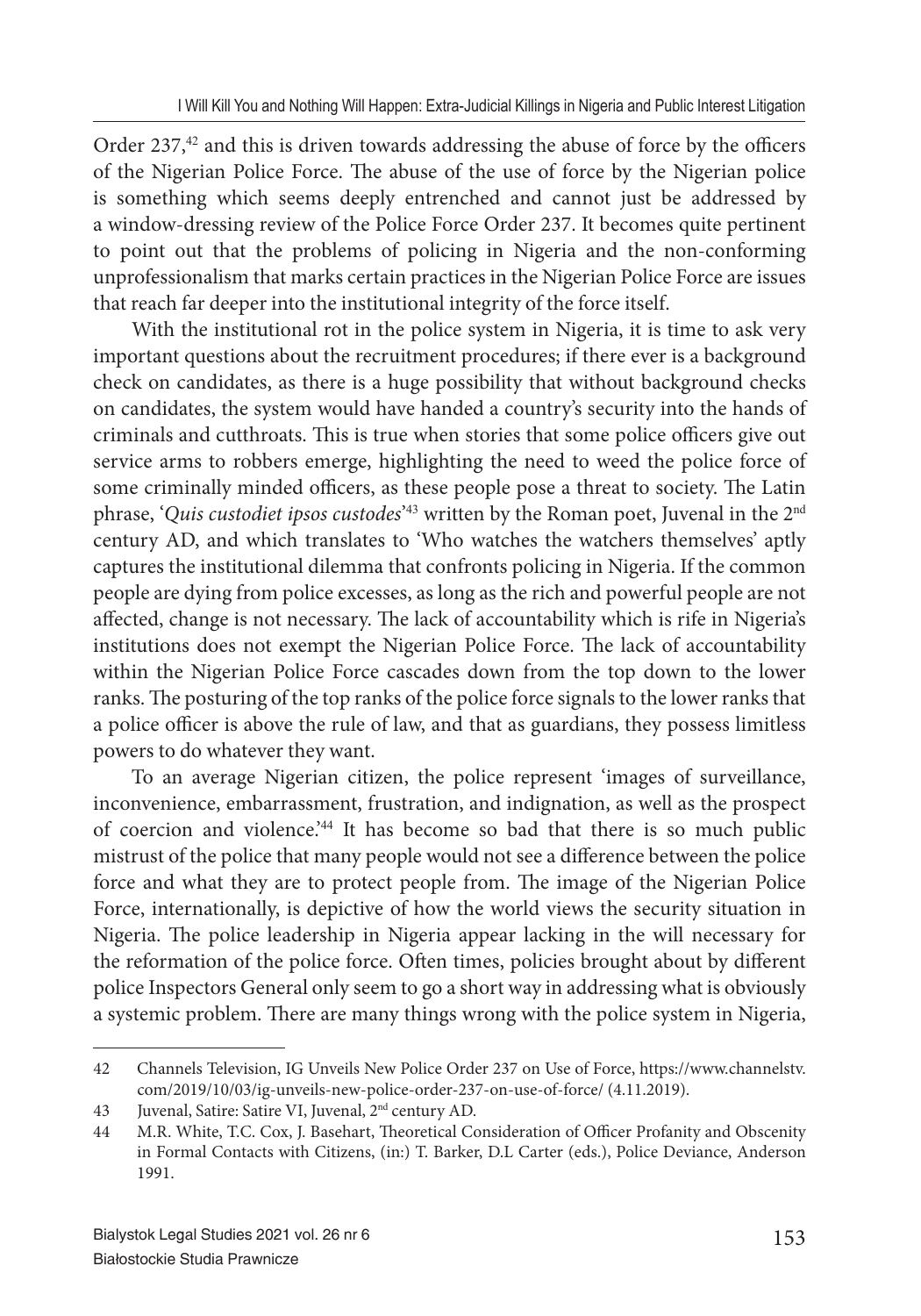and this is made more obvious by the fact that there have never been serious reforms to restructure the police force in Nigeria, and the system through which it operates.<sup>45</sup>

# **3. Meaning and Historical Background of the Concept of Public Litigation in Nigeria**

Public interest litigation as a concept is the initiation and sustenance of legal action in court so as to derive a monetary or legal entitlement in 'favour of the general public, a community or class of persons by an individual, group, or organization, who might have some or no personal interest in the outcome.'<sup>46</sup> Public interest litigation has come a long way as a tool in the derivation of justice for social change. Public interest litigation developed from the need to address widespread social injustice. The origin of public interest litigation is entrenched in the history of social activism in the United States when it became popular and was employed in the social chaos of the 1960s.<sup>47</sup> Civil rights groups and lawyers advocating against racism resorted to public interest litigation in the resolution of injustices. The concept of public interest litigation was made popular by Louis Brandeis, lawyer who was an advocate for communal interests as regards justice.<sup>48</sup> Public interest litigation history in Nigeria began with the flourish of legal activism in Nigeria, during the military regime that saw many human rights abuses. Prior to that time, public interest litigation had no strong antecedence, and was a child of necessity at a time military repression was most debilitating.<sup>49</sup> The rise of lawyers like the late Gani Fawehinmi, was on his dedication to the development of public interest litigation and in the training of lawyers like Femi Falana who continued its development in Nigeria. It was said of Gani Fawehinmi that he:

> …resisted arbitrary actions of government that were arguably inconsistent with the rule of law using PILs whether it was to force military governments to render an account of oil export earnings, or to challenge the misuse of public funds by the wife of a military president, her 'office' not being created by law, or to declare unconstitutional, the setting aside of 5% of the

<sup>45</sup> D.D. Ayoyo, Police Officers' Assessment of NPF Reforms: Evidence from an Area Command in Ondo State, "Police Practice and Research" 2019, vol. 20, issue 1.

<sup>46</sup> O.I. Usang, Public Interest Litigation: A Veritable Avenue for the Fight Against Corruption in Nigeria, "NAU.JCPL" 2021, vol. 8, issue 1.

<sup>47</sup> A. Mukherjee, Public Interest Litigation- Genesis and Evolution, Law Circa, https://lawcirca. com/public-interest-litigation-genesis-and-evolution/ (3.10.2021); O.I. Usang, Public Interest Litigation: A Veritable Avenue for the Fight Against Corruption in Nigeria, "NAU.JCPL" 2021, vol. 8, issue 1.

<sup>48</sup> J.S. Dzienkowski, The Contributions of Louis Brandeis to the Law of Lawyering, "Touro Law Review" 2016, vol. 33.

<sup>49</sup> J. Otteh (ed.), Litigating for Justice: A Primer on Public Interest Litigation, Access to Justice 2012.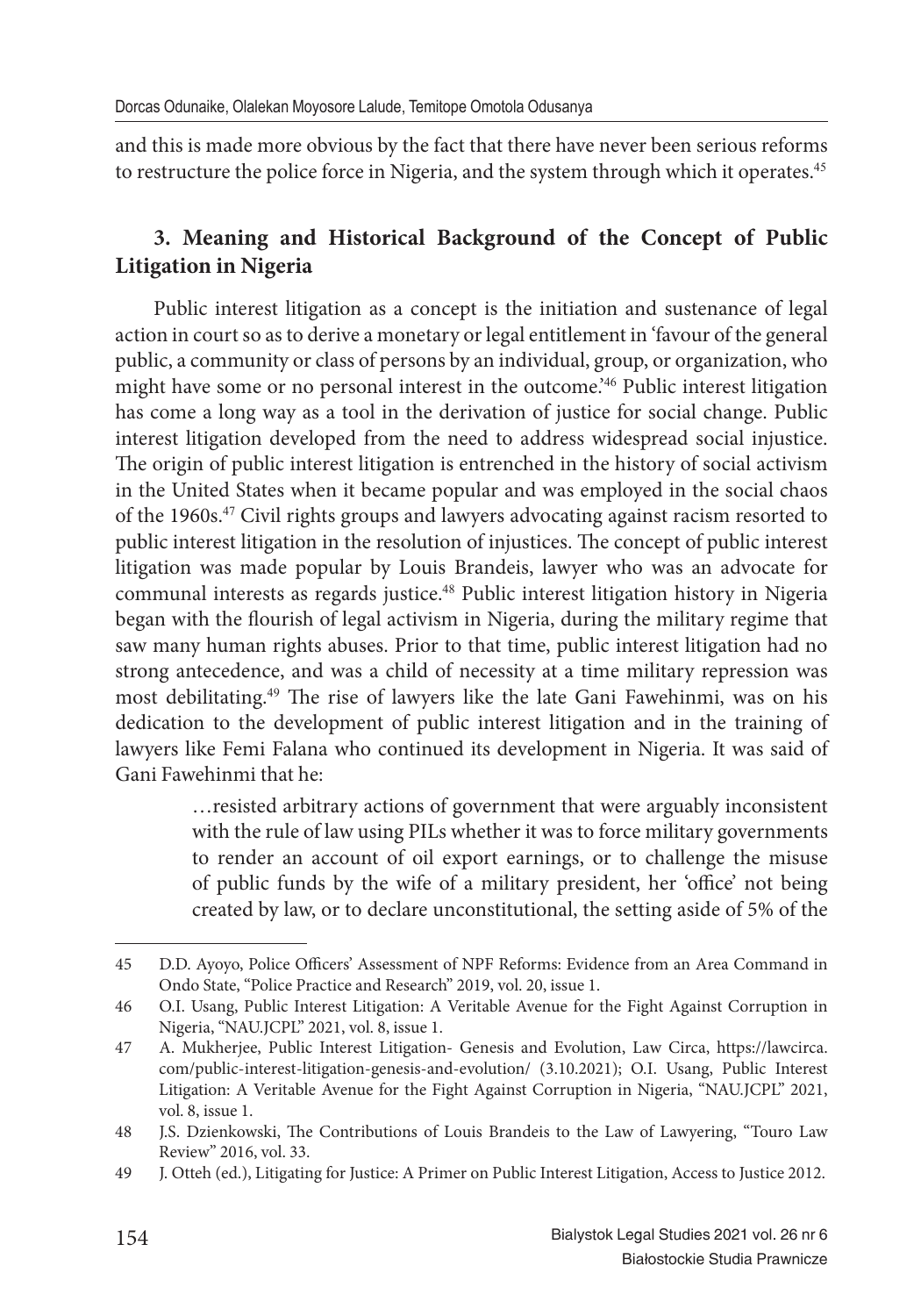Federal Government allocation to all Local Government Authorities for the maintenance of traditional rulers.<sup>50</sup>

Today, activities of the human rights organization, The Socio-Economic Rights and Accountability Project (SERAP) is well represented in Nigeria's public interest litigation scene, as the organization has contributed so much to public interest litigation in Nigeria. From challenging government policies that threaten citizens' human rights, to instituting action to give legal force to the right to quality education, SERAP has been at the forefront of contemporary public interest litigation in Nigeria.<sup>51</sup>

### **4. Public Interest Litigation to the Rescue?**

Impunity is the empowerment factor for extra-judicial killing in Nigeria. Where it concerns the police force, impunity means that there are no effective checks to the executive power that the police wield, therefore it is common to hear a police officer in Nigeria saying, 'I will kill you and nothing will happen.' Impunity is also the trigger factor in extra-judicial killings that happen through mob-lynching where citizens are concerned. This is because there are rarely any sanctions for extra-judicial killings in Nigeria. Public interest litigation as a tool for social change holds much promise in tackling the high rate of extra-judicial killings in Nigeria. However, there are some challenges to its practice. Firstly, the reality of litigation in Nigeria is that it can be slow and costly, and justice can only be realized where the judicial system is fast and efficient.<sup>52</sup> The Nigerian state, as a developing one, has a weak judicial structure, just like many developing states, with judicial structures mired by institutional decadence.<sup>53</sup> Public interest litigation as a tool for social change is largely dependent on good judicial structures, since justice is its aim. Another problem that public litigation can face in Nigeria is the enforcement of judgments. The enforcement of judgment is dependent on the seamless, effective interaction of institutions and the accountability of institutional leaders. This is also lacking in Nigeria, with unlawful actions committed by security officers done with impunity. To get public litigation to serve the interest of justice in Nigeria, there should be an attempt to tackle the problems that would limit its effectiveness. One reason public interest litigation is

<sup>50</sup> *Ibidem.*

<sup>51</sup> O.I. Usang, Public Interest Litigation: A Veritable Avenue for the Fight Against Corruption in Nigeria, "Nnamdi Azikiwe University Journal of Commercial and Property Law" 2021, vol. 8, no. 1.

<sup>52</sup> H. Doma, Enhancing Justice Administration in Nigeria through Information and Communications Technology, "The John Marshall Journal of Information Technology & Privacy Law" 2016, vol. 32, no. 2.

<sup>53</sup> O.M. Lalude, A. Fatehinse, Economic Justice and Judicial Structure: Realizing Economic Growth in Nigeria, "Society & Sustainability" 2020, vol. 2 no.1.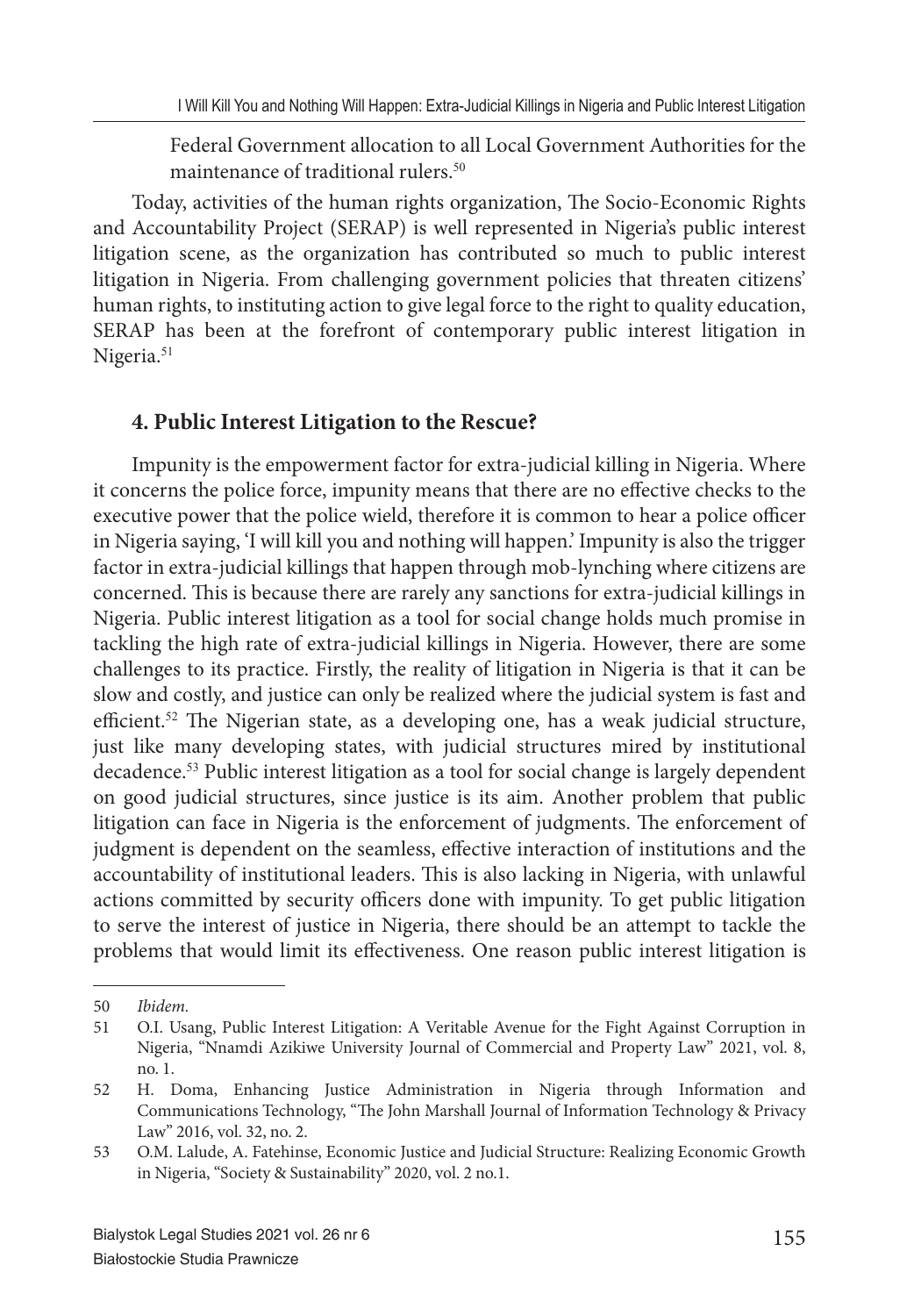engaged in the developed state is to challenge existing state policy or address a social problem. In Nigeria, the flagrant disregard for the rule of law and the impunity has emasculated the power of legal advocacy.

The ambition of legal practitioners to enrich themselves, which has become heightened by the deepening poverty rates in Nigeria is killing advocacy and has made the career trajectory of public interest advocates seem almost unpragmatic. Furthermore, there is a legal technicality in Nigeria that impedes the successful prosecution of public interest litigation cases, which is the requirement of a 'sufficient interest' or 'injury' that supersedes that of the other members of the community.<sup>54</sup> This legal challenge, notwithstanding that it hopes to curb the abuse of legal processes, still stands against justice in matters that would be better prosecuted through public interest litigation. One of the risk factors for extrajudicial killings in Nigeria is the congestion of prisons with people awaiting trial. World Prison Brief shows that 49,139 inmates, which is about 74.8% of the prison population and 23 percent of the national population are pre-trial inmates.<sup>55</sup> This stretches the fragile infrastructure of the prison system wafer thin and allows for the possibility of extra-judicial executions off the radar of the justice system. In some cases, extra-judicial killings may result from extreme torture. From 2017 to 2019, Amnesty International did field research into human rights abuses committed by the Nigerian police, especially the Special Anti-Robbery Squad (SARS), the notorious police unit that inspired the End SARS protests of 2020 in Nigeria. The findings of their research revealed the sordid practices of the Nigerian police that has led to the loss of many lives. They also found that, despite the legislation against torture, which is the Anti-Torture Act, the lack of interest of the authorities makes it seem like torture is institutionalized.<sup>56</sup> One of the victims of SARS brutality, Sunday Bang, who had been arrested because his girlfriend's house had been robbed some few hours after he went visiting, told Amnesty International:

> They took me to the torture chambers the second day after my arrest. One police officer, in charge of torture, came with a bicycle/car tyre tube and a hard piece of wood. He tied my left arm with the tube. It was very painful, and my arm went numb. He tied me from my palm to the end of my upper arm. They beat me with a stick and rod on my arms, knees, and legs. They broke my two legs… I couldn't stand... I was bleeding from my legs and body. My blood was flowing all over the floor. I kept telling them that I was innocent of the accusation. The police officer was threatening he would

<sup>54</sup> J.N. Mbadugha, Locus Standi and Public Interest Litigation in Environmental Matters in Nigeria: Lessons from Centre for Oil Pollution Watch V Nigerian National Petroleum Corporation, "The Gravitas Review of Business & Property Law" 2020, vol. 11, no. 3.

<sup>55</sup> World Prison Brief, Nigeria, https://www.prisonstudies.org/country/nigeria (20.07.2021).

<sup>56</sup> Amnesty International, Nigeria: Time to End Impunity: Torture and Other Violations by Special Anti-Robbery Squad (SARS), Amnesty International Nigeria 2020, AFR 44/9505/2020.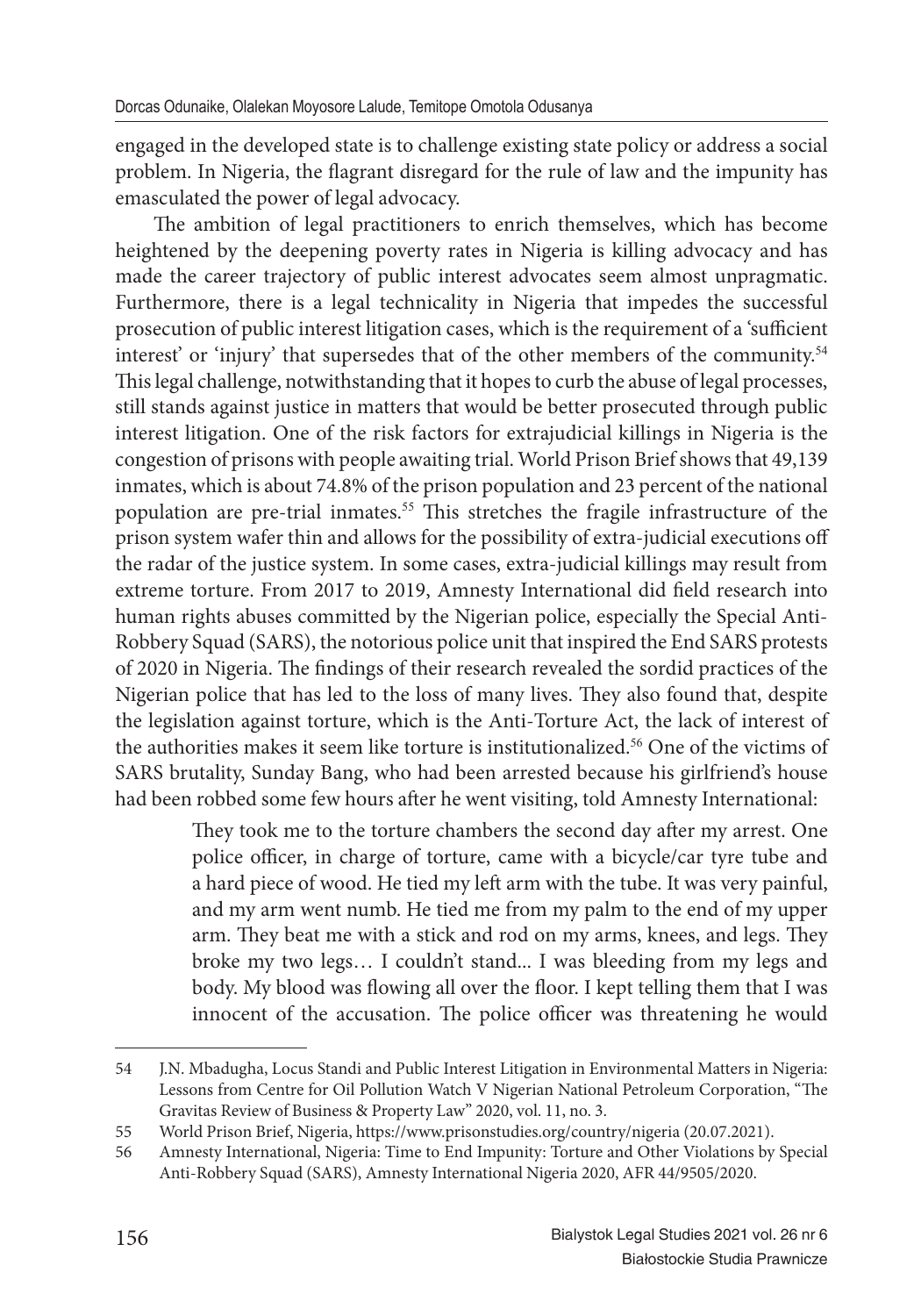shoot me, if I didn't admit that I participated in the robbery. I was very weak, because I had not eaten any food since my arrest.<sup>57</sup>

He had been beaten severely and even kept further in detention, after the robbers had been arrested, so as to make sure his injuries healed, thereby wiping any evidence for the torture. They had gone ahead to extort his family members before releasing him.<sup>58</sup> When he had been arrested, he was denied a lawyer, and from seeing his family.<sup>59</sup> This sort of story is typical of many others and part of a pattern of operation. SARS brutality had been so widespread that it was the original demand of the countrywide End SARS protests that rocked Nigeria in 2020. The occurrence of police brutality, and the effect of its viciousness that sometimes leads to the death of the victims, often cannot be matched by the legal interventions of public interest lawyers. Even if there were more public interest lawyers to cope with the many incidents of severe human rights abuse, or extra-judicial killings, the Nigerian courts, already congested with numerous cases, would only be burdened further by cases that would never be resolved in time to apprehend the injustice. Since it appears that public interest litigation, as a form of intervention, in Nigeria, is beyond the sole capacity of legal aid groups or human rights lawyers, the Nigerian Bar Association (NBA) set up a public interest litigation committee to coordinate public interest litigation for the association.<sup>60</sup> Unfortunately, even a committee of the NBA cannot achieve so much, as the pressure of many incidents of police brutality outweighs the intervention of advocacy.<sup>61</sup> Even though public interest litigation faces challenges in Nigeria, this does not mean that it has failed, and will fail, in achieving justice. What it means is that the challenges would have to be taken as its reality and its expectations rationed. It would mean that public interest litigation would not rise above institutional challenges, but would have to be adapted to it. Public interest litigation would not just be about arguments in court, or resistance in the form of legal advocacy, it would also involve the strong engagement of the public sphere. This could be on the virtual spaces of social media or on the insistent waves of radio stations. The power of the public sphere should never be missing where public interest litigation is concerned in Nigeria.

<sup>57</sup> *Ibidem.*

<sup>58</sup> *Ibidem.*

<sup>59</sup> *Ibidem.*

<sup>60</sup> Premium Times, NBA Sets Up 'Public Interest Litigation Committee', https://www. premiumtimesng.com/news/more-news/436537-nba-sets-up-public-interest-litigationcommittee.html (4.10.2021).

<sup>61</sup> Gboyega Akinsanmi, Nigeria Records 122 Extra-Judicial Killings in Nine Months, This Day, https://www.thisdaylive.com/index.php/2020/10/11/nigeria-records-122-extra-judicial-killingsin-nine-months/ (4.10.2021).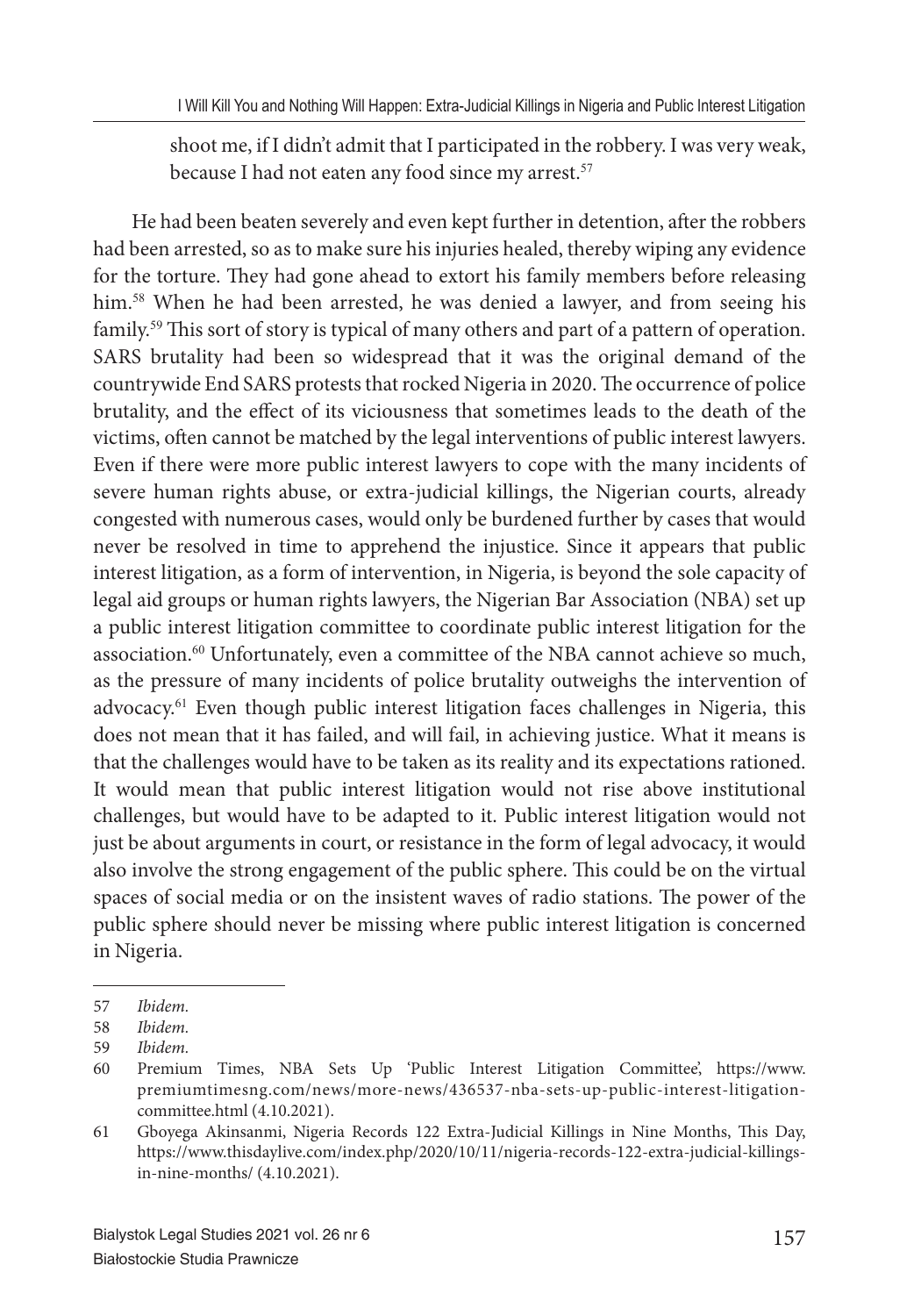## **Conclusion**

Extra-judicial killings in Nigeria cannot be resolved by public interest litigation. This is not to say public interest litigation would have no effect whatsoever in decreasing the rate of extra-judicial killings. Extra-judicial killings in Nigeria have their roots in the institutional failure and the lack of accountability that has come to characterize public service in Nigeria. Therefore, to make any significant impact would be to attempt to build institutional integrity and improve public service structures. Public interest litigation is a good short-term tool to address social injustices on a case-by-case basis. There are conditions on which it must be supported before it records any success. The engagement of public opinion and social capital is a necessity for public interest litigation in Nigeria. The use of social media spaces to generate discussions on social issues has shown much promise in its political and social value. Public interest lawyers could make use of virtual spaces to engage the public in their work, especially in regard to extra-judicial killings. This is because the need to maintain good optics has become motivation for institutional interaction with the public in Nigeria. Finally, it is important that public interest lawyers in Nigeria should collectively insist on institutional change in the judiciary, and in the legal profession. This would help with the procedural obstacles in litigation and would also ensure that the legal profession is united in its stand for the rule of law. Up to now, it is somewhat disturbing that despite the constitutional power granted to the police to maintain public peace, safety, and general security in Nigeria, the quality of security is nothing to be proud of, and has, no doubt, generated a great deal of controversies.<sup>62</sup> It could therefore be adduced, that the crucial way forward now, is to look internally with a readiness to use political will in the right direction.<sup>63</sup> Impliedly, a culture of lawfulness is imperative as a foundation for collaborative cooperation in addressing political failures, accountability, fairness, and transparency.<sup>64</sup> The culture, albeit the genuine willingness of government officials and members of society to hold themselves and one another accountable to the law, which requires a certain level of trust, impartiality, confidence, checks and balances, respect for the Nigerian justice system, and their ability to protect everyone from injustice and insecurity is apparently of the essence in curbing and/or eradicating the prominent issue of extra-

<sup>62</sup> A.J. Aderinto, The Nigeria Police and Crime Control in Lagos Metropolis, "Afr. J. Psychol. Study Soc." 2008, vol. 11, issue 1, p. 145; V. Ibezim-Ohaeri, Spaces for Change: Galvanizing Collective, Action to Protect the Civic Space in Nigeria, https://yaraduafoundation.org/files/Galvanizing%20 Collective%20Action.pdf (03.10.2021).

<sup>63</sup> K.D. Nwideeduh, The Political Economy of Criminal Justice System Reform in Nigeria 2000– 2009, "Int. j. trend res." 2017, vol. 1, issue 5, p. 550.

<sup>64</sup> S.C. Igwe, A.O. Obari, Towards a Systems Theory Approach to Managing Human Rights Violations in Nigeria, "CSCanada" 2021, vol. 17, no. 3, p. 52; C.C. Ajibo, N. Itanyi, E. Okiche, I. Chime, S. Mosanya, F. Nwodo, Sustainable Development Enforcement Conundrum in Nigeria: Challenges and Way Forward, "Commonwealth Law Bulletin" 2020, vol. 47 issue 2, p. 197.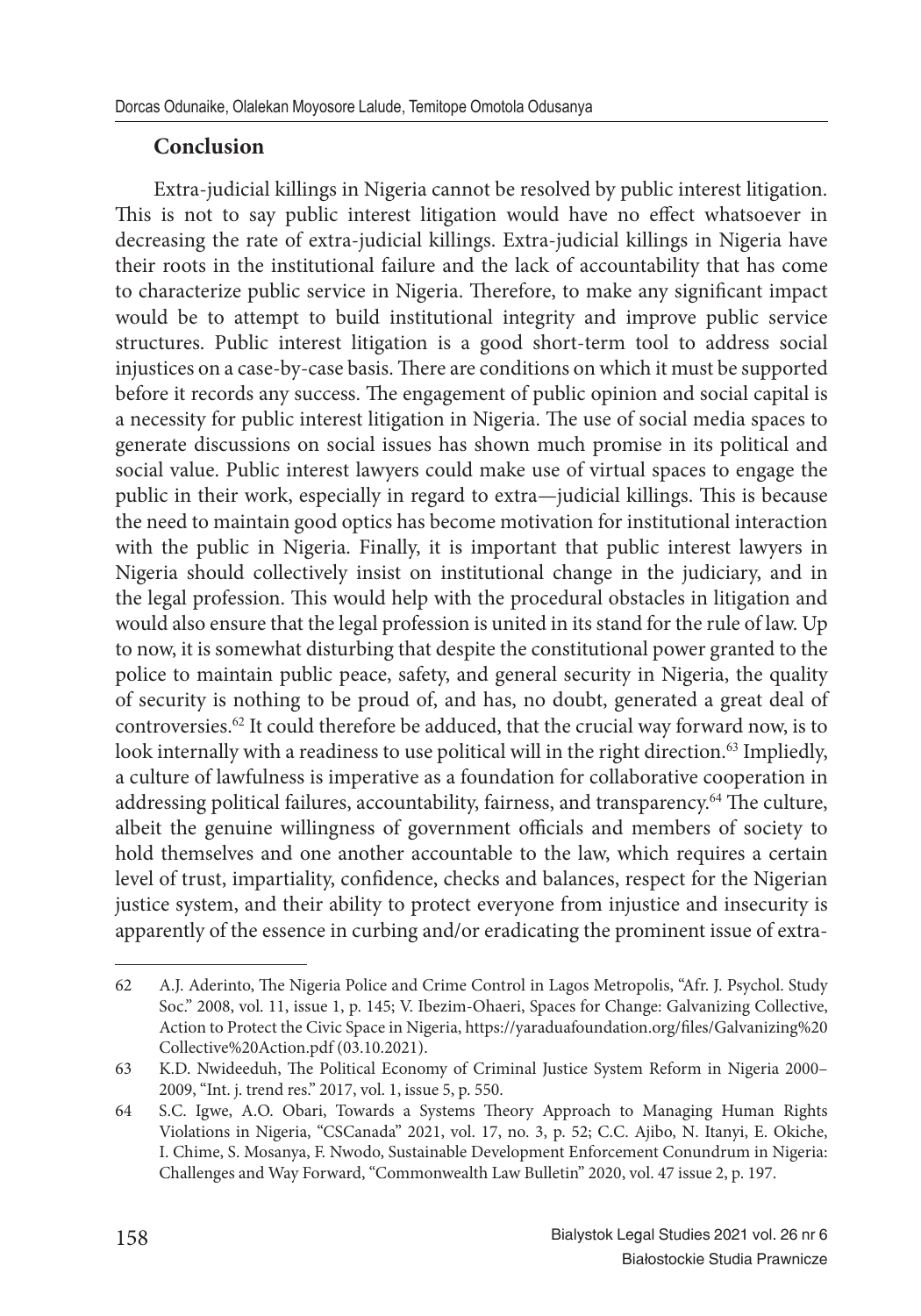judicial killings.<sup>65</sup> There should be other comprehensive reforms and reorientations necessary to bring Nigeria's policing operations and government authorities into conformity with constitutional and international human rights standards.

#### **REFERENCES**

- Adebayo B., The Fatal Shooting of a Nigerian Man Brings more Demands to Shut Down a Controversial Police Unit, https://www.google.com/cnn/2019/04/02/africa/nigeria-police-shooting-outrageint/index.html.
- Adegbite I., Human Rights Protection and the Question of Good Governance in Nigeria, "Journal of Humanities" 2018, vol. 4.
- Aderinto A.J., The Nigeria Police and Crime Control in Lagos Metropolis, "Afr. J. Psychol. Study Soc." 2008, vol. 11, issue 1.
- African Charter on Human and Peoples' Rights (African Charter), Article 4, https://www.un.org/en/ udhrbook/pdf/udhr\_booklet\_en\_web.pdf.
- African Commission on Human and Peoples' Rights, General Comment No. 3 on the African Charter on Human and Peoples' Rights: The Right To Life (Article 4), Pretoria University Law Press November (2015), https://www.achpr.org/legalinstruments/detail?id=10.
- Agbiboa D.E., The Precariousness of Protection: Civilian Defense Groups Countering Boko Haram in Northeastern Nigeria, "ASR" 2020, vol. 64, no. 1.
- Ajibo C.C, Itanyi N., Okiche E., Chime I., Mosanya S., Nwodo F., Sustainable Development Enforcement Conundrum in Nigeria: Challenges and Way Forward, "Commonwealth Law Bulletin" 2020, vol. 47 issue 2.
- Akinsanmi G., Nigeria Records 122 Extra-Judicial Killings in Nine Months, This Day, https://www. thisdaylive.com/index.php/2020/10/11/nigeria-records-122-extra-judicial-killings-in-ninemonths.
- Amnesty International, Killing at Will Extrajudicial Executions and Other Unlawful Killings by the Police in Nigeria, Amnesty International Publications, 2009.
- Amnesty International, Nigeria: Time to End Impunity: Torture and Other Violations by Special Anti-Robbery Squad (SARS), Amnesty International Nigeria 2020, AFR 44/9505/2020.
- Animasawun G., The Military and Internal Security Operations in Nigeria's Fourth Republic: Rethinking Security for Positive Peace in Maiduguri Nigeria, "J. Peace Res." 2012, vol. 45, issue 2.
- Animasawun G.L., Causal Analysis of Radical Islamism in Northern Nigeria's Fourth Republic, "Afr. Secur. Rev." 2013, vol. 22, issue 4.
- Ayoyo D.D., Police Officers' Assessment of NPF Reforms: Evidence from an Area Command in Ondo State, "Police Practice and Research" 2019, vol. 20, issue 1.
- Channels Television, IG Unveils New Police Order 237 On Use of Force, https://www.channelstv. com/2019/10/03/ig-unveils-new-police-order-237-on-use-of-force.

<sup>65</sup> Y. Dandurand, J. Jahn, The Fragility of a Culture of Lawfulness, "Bialostockie Studia Prawnicze" 2018, vol. 23, no. 3, p. 13.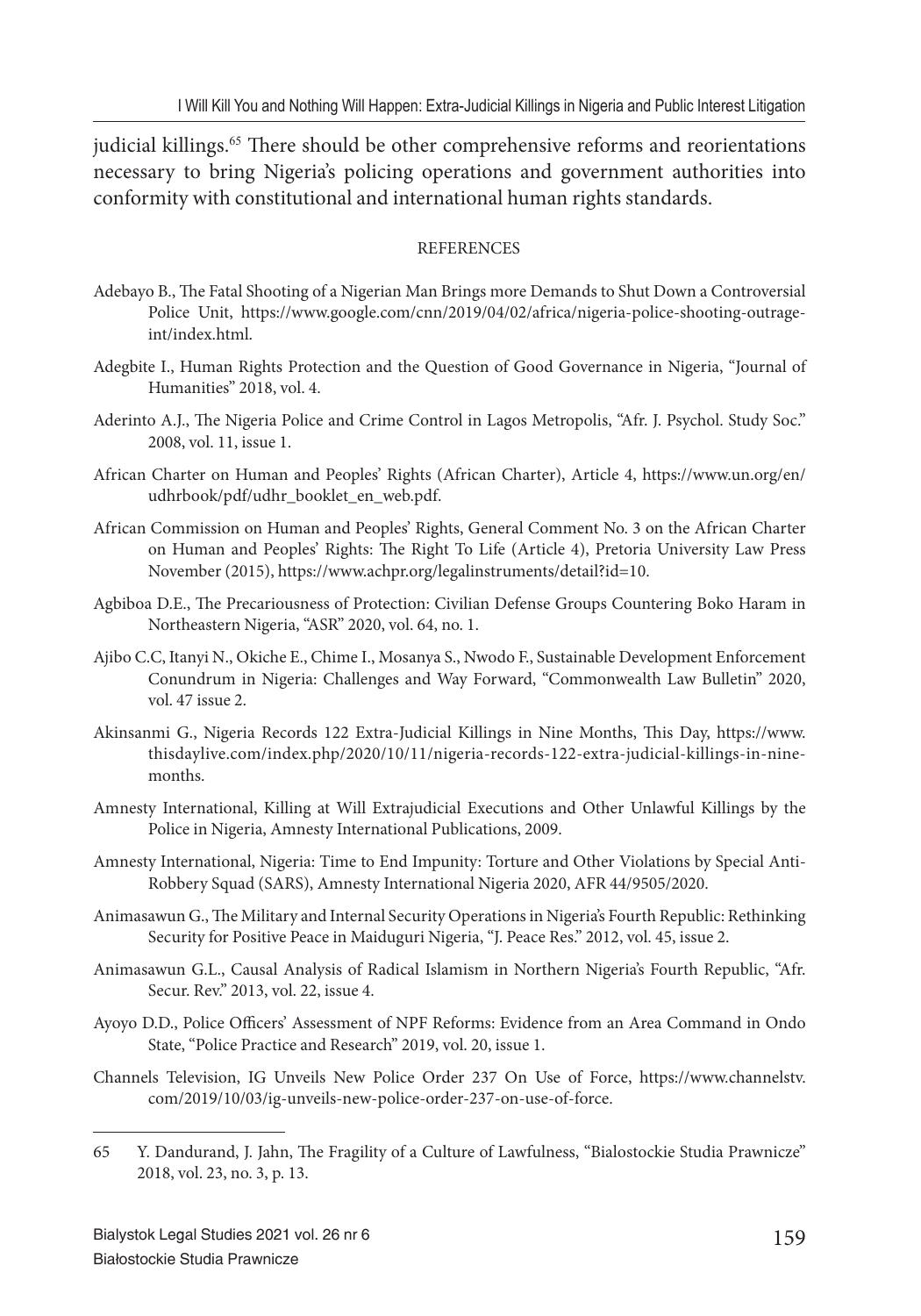- Chukwu S., Emerinwe G., Police Brutality and Human Rights in Nigeria's Democracy: Focus on Restoration of Man's Dignity, "Revista Brasileira de Gestão Ambiental e Sustentabilidade" 2020, vol. 15 issue 7.
- Dada J., Impediments to Human Rights Protection in Nigeria, "Ann. Surv. Am. L." 2012, vol. 18, issue 1.
- Dandurand Y., Jahn J., The Fragility of a Culture of Lawfulness, "Bialostockie Studia Prawnicze" 2018, vol. 23, no. 3.
- Danjuma Dami C., Impact of Terrorism, Banditry and Kidnapping on Human Security in Nigeria, "Saudi J. Humanities Soc. Sci." 2021, vol. 6, no. 8.
- Doma H., Enhancing Justice Administration in Nigeria through Information and Communications Technology, "The John Marshall Journal of Information Technology & Privacy Law" 2016, vol. 32 no. 2.
- Dzienkowski J.S., The Contributions of Louis Brandeis to the Law of Lawyering, "Touro Law Review" 2016, vol. 33.
- Elechi O.O., Extra-Judicial Killings in Nigeria: The Case of Afikpo Town, National Criminal Justice, Case Number 202800 (2003), https://www.ojp.gov/ncjrs/virtual-library/abstracts/ extra-judicial-killings-nigeria-case-afikpo-town.
- Emelonye U., Non-Governmental Appraisal of the Frameworks for the Promotion and Protection of Human Rights in Nigeria, "GJPLR" 2021, vol. 9, no. 5.
- Fernquest J., State Killing, Denial, and Cycles of Violence in the Philippines, "PSR" 2018, vol. 66.
- Hobbes T., Leviathan, CreateSpace Independent Publishing Platform 2011.
- HRMI Rights Tracker, United States: How Well is the United States Respecting People's Human Rights? Human Rights Measurement Initative (2019), https://rightstracker.org/en/country/USA.
- Human Rights Watch, "Everyone's in on the Game" Corruption and Human Rights Abuses by the Nigerian Police Force, Human Rights Watch, August 2010.
- Ibezim-Ohaeri V., Spaces for Change: Galvanizing Collective, Action to Protect the Civic Space in Nigeria, https://yaraduafoundation.org/fi les/Galvanizing%20Collective%20Action.pdf.
- Ifejika S.I., The Nigerian State and International Human Rights Laws in the Fourth Republic, "Pertanika J. Soc. Sci. Humanit." 2021, vol. 29, issue 1.
- Igbo E.U.M., The Use and Abuse of Police Powers and Extrajudicial Killings in Nigeria, "African Journal of Criminology and Justice Studies" 2017, vol. 10, no. 1
- Igwe S.C., Obari A.O., Towards a Systems Theory Approach to Managing Human Rights Violations in Nigeria, "CSCanada" 2021, vol. 17, no. 3.
- International Crisis Group, Violence in Nigeria's North West: Rolling Back the Mayhem, https:// reliefweb.int/sites/reliefweb.int/files/resources/288-violence-in-nigerias-north-west.pdf.
- Jauhari A., Colonial and Post-Colonial Human Rights Violations in Nigeria, "IJHSS" 2011, vol. 1, issue 5.
- Juvenal, Satire: Satire VI, Juvenal, 2nd century AD.
- Kayitesi S.Z., General Comment No. 3 on the African Charter on Human and Peoples' Rights: The Right to Life (Article 4), ACPHR (2015), https://www.achpr.org/legalinstruments/detail?id=10.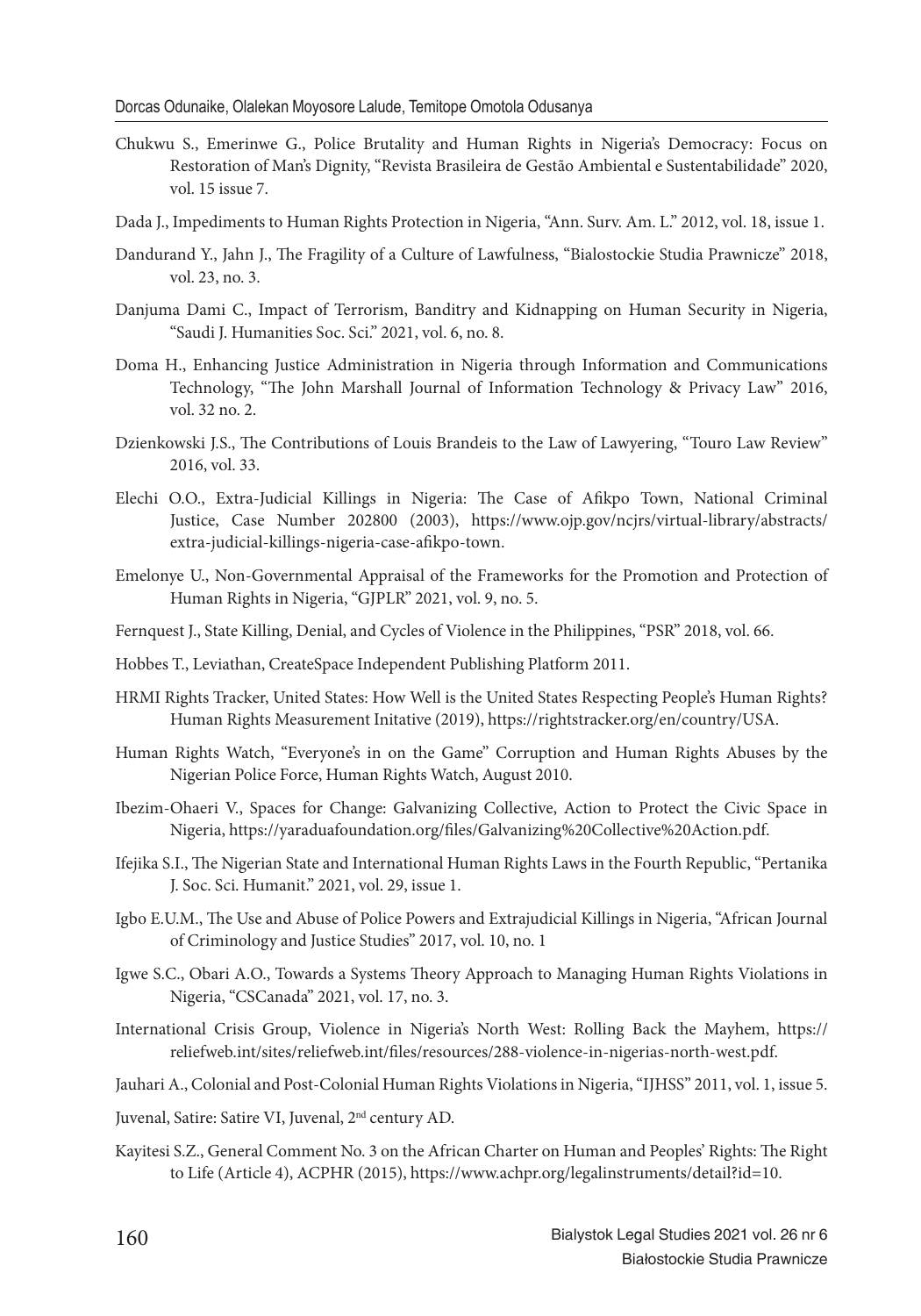- Ladan M., Combating Unlawful Arrests, Torture and Extra-Judicial Killings in Nigeria, "SSRN Electronic Journal" 2013.
- Lalude O.M., Fatehinse A., Economic Justice and Judicial Structure: Realizing Economic Growth in Nigeria, "Society & Sustainability" 2020, vol. 2 no. 1.
- Mbadugha J.N., Locus Standi and Public Interest Litigation in Environmental Matters in Nigeria: Lessons from Centre for Oil Pollution Watch V Nigerian, "The Gravitas Review of Business & Property Law" 2020, vol. 11, no. 3.
- Mbagwu J., Mavalla A., Nonviolent Approach: Alternative to Military Strategy for Curbing Terrorism in Nigeria, "ASRJETS" 2016, vol. 26, issue 3.
- Mukherjee A., Public Interest Litigation- Genesis and Evolution, Law Circa, https://lawcirca.com/ public-interest-litigation-genesis-and-evolution.
- National Petroleum Corporation, "The Gravitas Review of Business & Property Law" 2020, vol. 11, no. 3.
- Nwideeduh K.D., The Political Economy of Criminal Justice System Reform in Nigeria 2000–2009, "Int. j. trend res." 2017, vol. 1, issue 5.
- Obi-Nwosu OC., Nwafor H.C. et al., The Psychological Implications of #EndSARS Protest in Nigeria: A Theoretical Expository Approach. Curr. j. appl. 2021.
- Ojeme V., UN Expresses Concern Over High Rate of Extra-Judicial Killings in Nigeria, Vanguard*,*  https://www.vanguardngr.com/2019/09/un-expresses-concern-over-high-rate-of-extrajudicial-killings-in-nigeria.
- Ojie E., Ethnicity and the Problem of Extrajudicial Killing in Nigeria, "Journal of Black Studies" 2006, vol. 36 no. 4, https://www.jstor.org/stable/40034770.
- Otteh J. (ed.), Litigating for Justice: A Primer on Public Interest Litigation, Access to Justice 2012.
- Premium Times, NBA Sets up Public Interest Litigation Committee, https://www.premiumtimesng. com/news/more-news/436537-nba-sets-up-public-interest-litigation-committee.html.
- Queensland Human Rights Commission, Right to Life, Queensland Human Rights Commission (2019), https://www.qhrc.qld.gov.au/your-rights/human-rights-law/right-to-life.
- Rekosh E., Buchko K.A., Terzieva V., Pursuing the Public Interest: A Handbook for Legal Professionals and Activists*,* Public Interest Law Initiative in Transitional Societies, Columbia 2001.
- Sommer U., Asal V., Examining Extra-judicial Killings: Discriminant Analyses of Human Rights' Violations, "Dynamics of Asymmetric Conflict: Pathways toward terrorism and genocide" 2019, vol. 12, issue 3.
- The Center for Justice & Accountability, Extrajudicial Killing of Black Americans, The Center for Justice & Accountability (2020), https://cja.org/what-we-do/litigation/extrajudicial -killing-of-black-americans.
- Ugochukwu C., Nwolu O., The Influence of Social Media Framing on Audience Perception of EndSARS Agenda Protest, "J. Media Commun. Stud." 2021, vol. 2 issue 1.
- United Nations Human Rights Council, Disturbing Wave of Extrajudicial Executions on the Rise in South Sudan's Warrap State – UN Experts Note, United Nations Human Rights Council (2021), https:// www.ohchr.org/EN/HRBodies/HRC/Pages/NewsDetail.aspx?NewsID=27345&LangID=E.

Universal Declaration of Human Rights, 1948 (UDHR) Article 3.